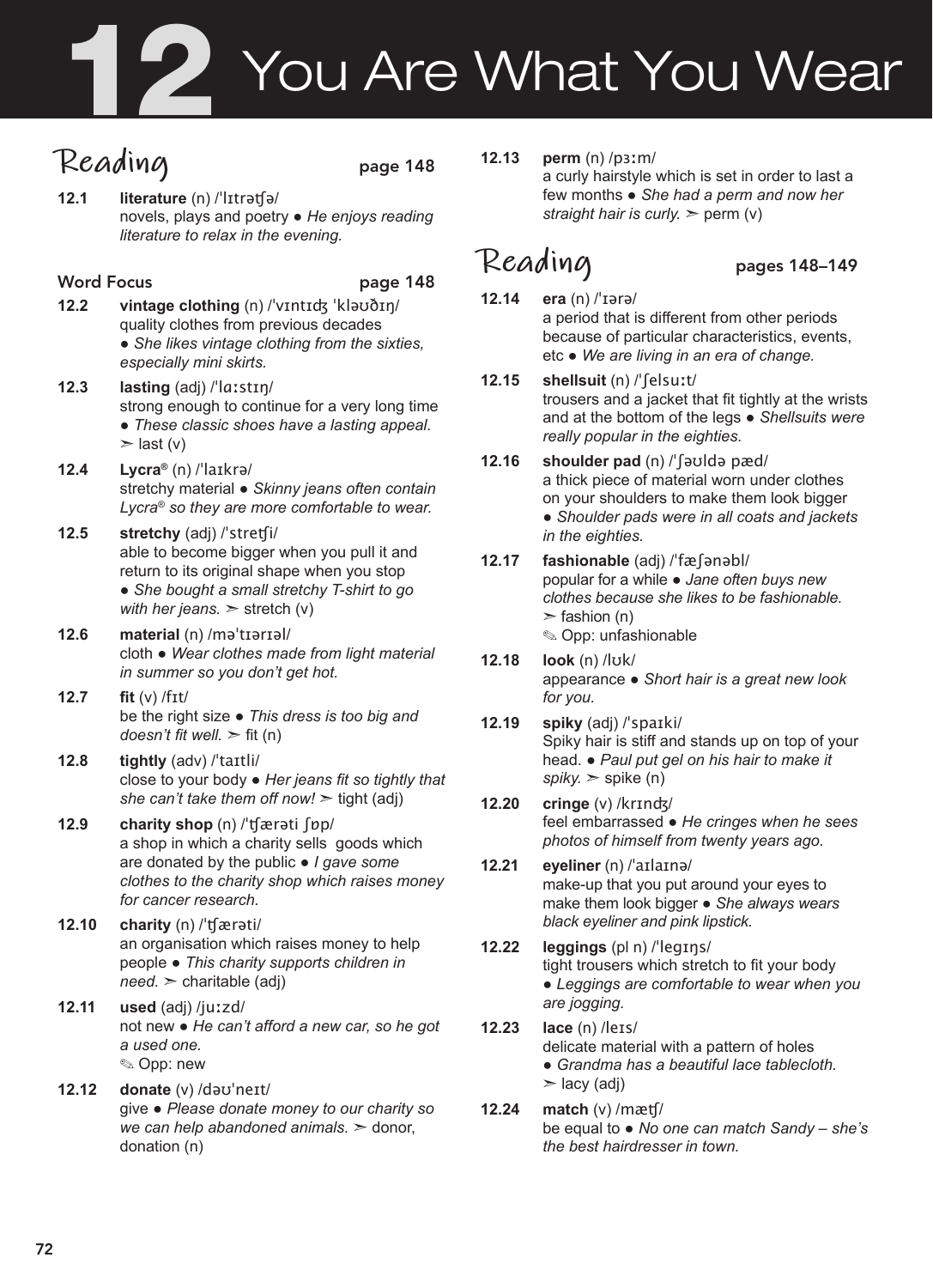- **12.25 stuff** (n) /stʌf/ used to refer to a material, or things when you do not know the name or the name is not important ● *No way! I won't eat this stuff!*
- **12.26 baggy** (adj) /ˈbægi/ loose ● *She wears baggy trousers because she says tight ones make her look fat.*
- **12.27 tame** (adj) /teɪm/ unexciting ● *Our parents' clothes look really tame compared to the cool things we wear.*
- **12.28 get dressed up** (expr) /get drest ʌp/ wear your best clothes ● *I'm getting dressed up for the party.*
- **12.29 make a fool of (myself)** (expr) /meɪk ə fuːl ɒv (maɪˈself)/ make yourself look stupid ● *She made a fool of herself when she was the only person in fancy dress.*
- **12.30 hairspray** (n) /ˈheəspreɪ/ spray which makes your hair stay in style ● *Use some hairspray on your hair to make it stay in place.*
- **12.31 cross over** (phr v) /krɒs ˈəʊvə/ change to sth else ● *In the past, jeans were worn by workers, but they have crossed over into high street fashion.*
- **12.32 mainstream** (adj) /ˈmeɪnstriːm/ generally accepted by most people ● *You should wear mainstream clothing if you work in an office.*
- **12.33 legwarmers** (pl n) /ˈlegwɔːməz/ socks without a foot that cover the leg from the ankle to the knee ● *Dancers wear legwarmers to keep their muscles warm.*
- **12.34 puff-skirt** (n) /pʌf skɜːt/ a skirt that is wide and full ● *She wore a puff-skirt to the party.*
- **12.35 high heels** (n) /haɪ hiːlz/ shoes which are not flat ● *High heels are attractive but not always easy to walk in.*
- **12.36 be on the short side** (expr) /biː ɒn ðə ʃɔːt saɪd/ be quite short ● *She is on the short side, so she finds it difficult to find trousers which are the right length.*
- **12.37 outfit** (n) /ˈaʊtfɪt/ a set of clothes ● *Tracy wore a new outfit to the wedding.*
- **12.38 it just goes to show** (expr) /ɪt ʤʌst gəʊz tə ʃəʊ/ that proves ● *When people buy so many clothes, it just goes to show how important fashion is to them.*
- **12.39 trend** (n) /trend/ a fashion ● *There was a trend in the fifties to wear leather jackets.* ➣ trendy (adj)
- **12.40 recreate** (v) /riːkrɪˈeɪt/ make again ● *He tried to recreate the look of his favourite singer by copying his clothes and hair.*
- **12.41 dinner jacket** (n) /ˈdɪnə ˈʤækɪt/ a formal jacket ● *James Bond put on his dinner jacket and went to the casino.*
- **12.42 striped** (adj) /straɪpt/ with a pattern of lines ● *The clown wore striped red and blue trousers.* ➣ stripe (n)
- **12.43 rough** (adj) /rʌf/ dangerous ● *Many parts of the city are rough neighbourhoods, so be careful at night.*
- **12.44 roll up** (phr v) /rəʊl ʌp/ fold the sleeves or legs of sth upwards so that they are shorter ● *He rolled up his sleeves and washed the dishes.*
- **12.45 sleeve** (v) /sliːv/ the part of a piece of clothing that covers your arm ● *He wears short sleeves in the summer because it is so hot.*
- **12.46 elegant** (adj) /ˈelɪgənt/ stylish ● *The actors wore elegant outfits for the Oscar ceremony.* ➣ elegance (n) ✎ Opp: inelegant
- **12.47 casual** (adj) /ˈkæʒʊəl/ not formal; everyday ● *You can wear casual clothes because it isn't a formal party.*   $\geq$  casually (adv) ✎ Opp: formal
- **12.48 high street** (n) /ˈhaɪ striːt/ the main street in a town, where most of the shops, businesses, etc are ● *Have you been to that new restaurant on the high street?*
- **12.49 ripped** (adj) /rɪpt/ torn; with holes ● *Mum doesn't understand why I like ripped jeans and she keeps wanting to mend them!*  $\geq$  rip (v, n)
- **12.50 individual** (n) /ɪndɪˈvɪʤʊl/ sb who has a quality that makes them unusual or different from others ● *He dresses unusually to show he's an individual.*   $\triangleright$  individual (adj)
- **12.51 blindly** (adv) /ˈblaɪndli/ without thinking ● *Gemma copied her friends blindly, without thinking if tight jeans suited her or not.*  $>$  blind (adj)
- **12.52 laughable** (adj) /ˈlɑːfəbl/ silly ● *His attempt to play the piano was*   $laughable.$   $\ge$   $laugh$  (v, n)
- **12.53 second-hand** (adj) /ˈsekənd-hænd/ not new; owned by sb else before you ● *You can buy second-hand clothes here at cheap prices.*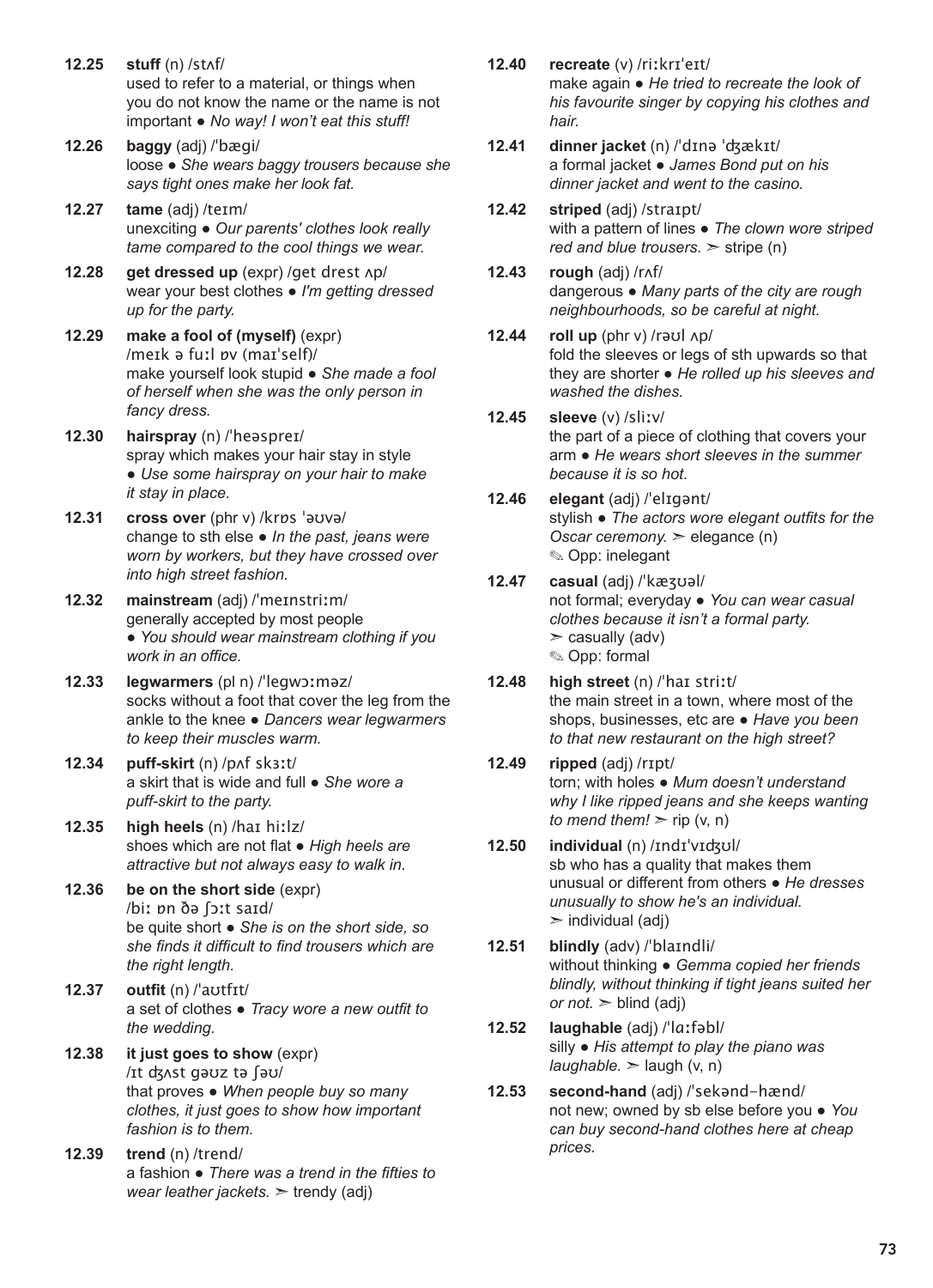### **Vocabulary** page 150

- **12.54 refund** (n) /ˈriːfʌnd/ money back for sth you have bought ● *The dress was torn, so I took it back and got a*   $refund.$   $\ge$  refund (v)
- **12.55 receipt** (n) /rɪˈsiːt/ a piece of paper showing you have bought sth ● *When you buy something, keep your receipt in case you want to return it.*
- **12.56 aisle** (n) /aɪl/ narrow corridor between shelves in a shop ● *Fruit and vegetables are in the first aisle in the supermarket.*
- **12.57 label** (n) /ˈleɪbl/ a piece of paper/plastic attached to sth with information about price, material, etc ● *The label says this skirt was made in Bangladesh.*
- **12.58 catwalk** (n) /ˈkætwɔːk/ a long thin platform where models walk to display clothes ● *The models walked elegantly up and down the catwalk.*
- **12.59 checked** (adj) /ʧekt/ a pattern of squares, usually of two colours ● *The checked pattern on the Scottish blanket was green and red.*
- **12.60 platform** (n) /ˈplætfɔːm/ a stage for sb to stand on when they are making a speech, etc ● *He stood on the platform and spoke to the workers.*
- **12.61 shopaholic** (n) /ʃɒpəˈhɒlɪk/ sb who is addicted to shopping ● *She's a shopaholic, so she can't go out without buying something.*
- **12.62 shoplifter** (n) /ˈʃɒplɪftə/ sb who steals from a shop ● *The security guard caught the shoplifter putting a dress into her*   $bag.$   $\geq$  shoplift (v), shoplifting (n)
- **12.63 try on** (phr v) /traɪ ɒn/ see if a piece of clothing fits you or looks nice ● *You should try those shoes on before you buy them.*
- **12.64 exchange** (v) /ɪksˈʧeɪnʤ/ replace one thing with another ● *You can exchange these items within ten days of buying them.*  $\ge$  exchange (n)
- **12.65 purchase** (n) /ˈpɜːʧəs/ sth you buy ● *Her latest purchase is a new watch which cost 300 euros.*  $\ge$  purchase (v)
- **12.66 bargain** (n) /bɑːgɪn/ sth for sale at a good price ● *There were lots of bargains in the sales as everything was half price.*
- **12.67 borrow** (v) /ˈbɒrəʊ/ use sth for a time and then give it back to the owner ● *Can I borrow your scarf as I feel a bit cold?*
- **12.68 tuxedo** (n) /tʌkˈsiːdəʊ/ a man's black or white jacket and trousers, worn at formal social events ● *All musicians have to wear a tuxedo at the concert.*
- **12.69 catalogue** (n) /ˈkætəlɒg/ a book with a list and sometimes photographs of things that you can buy ● *She looked through the catalogue and ordered a pair of shoes.*
- **12.70 discount** (n) /ˈdɪskaʊnt/ a reduction in the usual price of sth ● *There is a ten per cent discount on these shoes.*
- **12.71 fabric** (n) /ˈfæbrɪk/ material ● *This coat is made of thick, warm fabric.*
- **12.72 high-heeled** (adj) /haɪ-hiːld/ with high heels ● *She wore high-heeled shoes on her date so she would look taller.*
- **12.73 smart** (adj) /smɑːt/ wearing nice clothes and having a tidy appearance ● *He wore a smart suit on the day of the interview hoping to make a good*   $impression.$   $\geq$  smartly (adj)
- **12.74 glorious** (adj) /glɔːrɪəs/ lovely ● *It was a glorious day and they sat outside and had a picnic.* ➣ glory (n)
- **12.75 in full force** (expr) /ɪn fʊl fɔːs/ in very large numbers ● *The students were out in full force to support the school basketball team.*
- **12.76 reasonably-priced** (adj) /ˈriːzənəbli praɪst/ not expensive ● *This sofa is reasonably-priced at 300 euros.*
- **12.77 one-of-a-kind** (n) /wʌn-əv-ə-kaɪnd/ unique ● *This is a one-of-a-kind diamond ring, so it is extremely expensive.*
- **12.78 gown** (n) /gaʊn/ a long formal dress ● *The gowns that the stars wear to award ceremonies are usually very elegant.*
- **12.79 flowery** (adj) /ˈflaʊəri/ with a flower pattern ● *Grandma wore a flowery dress for the summer garden party.*   $\geq$  flower (n)
- **12.80 print** (n) /prɪnt/ pattern ● *The curtains had a beautiful Japanese print of flowers and butterflies on them.*
- **12.81 out on the town** (expr) /aʊt ɒn ðə taʊn/ going to restaurants, theatres etc for entertainment in the evening ● *They were out on the town celebrating her eighteenth birthday.*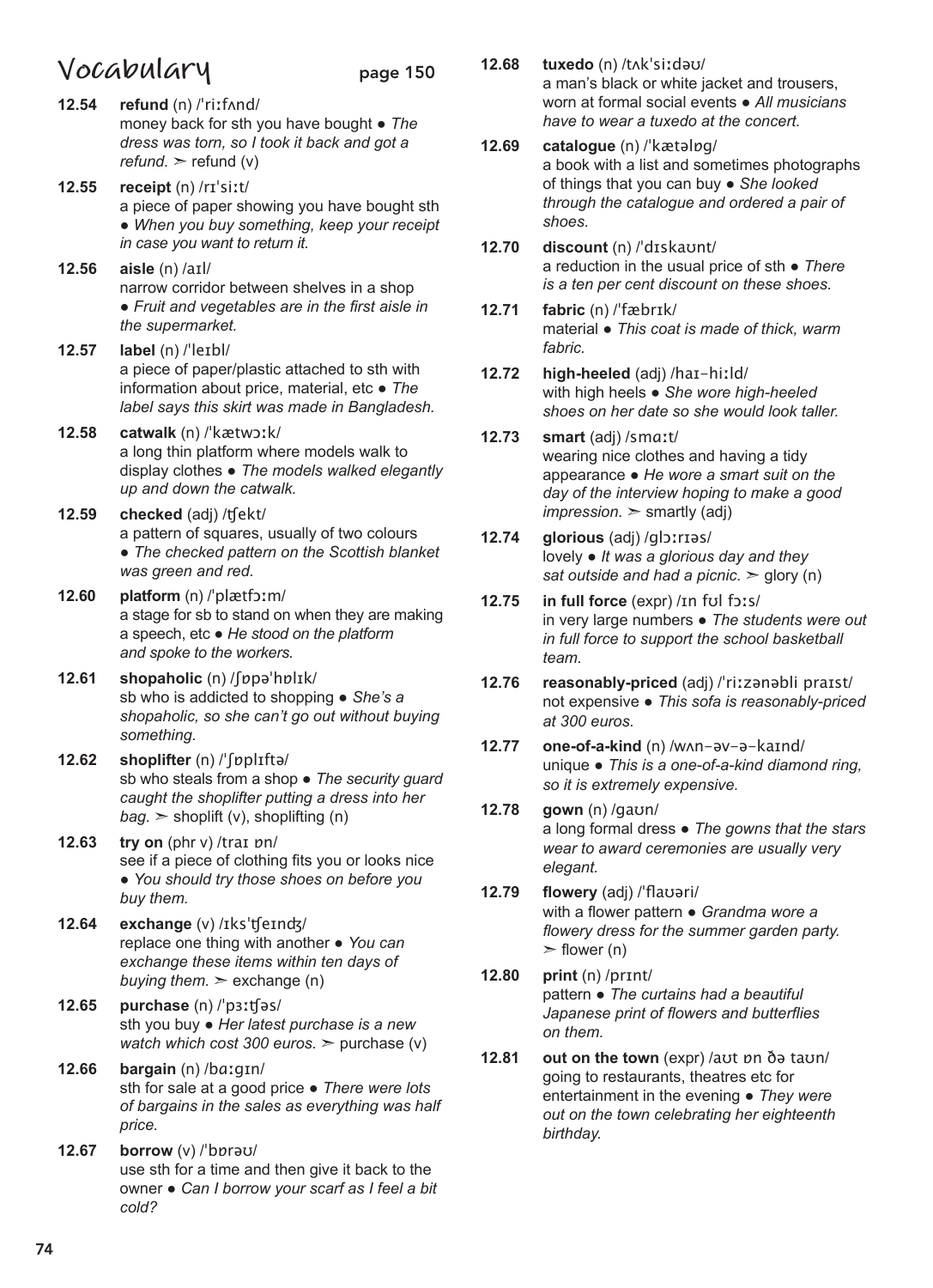### Adjectives connected to fashion

| baggy<br>casual<br>checked<br>dull<br>elegant<br>fashionable | reasonably-priced<br>ripped<br>second-hand<br>smart<br>spiky<br>stretchy |  |
|--------------------------------------------------------------|--------------------------------------------------------------------------|--|
|                                                              |                                                                          |  |
|                                                              |                                                                          |  |
| flowery                                                      | striped                                                                  |  |
| hand-woven                                                   | tame                                                                     |  |
| high-heeled                                                  | trendy                                                                   |  |
| impractical                                                  | used                                                                     |  |

### **Grammar** page 151

- **12.82 ruin** (v) /ˈruːɪn/ completely destroy sth ● *The rain ruined our day at the beach.*
- **12.83 polish** (v) /ˈpɒlɪʃ/ rub sth so that it shines ● *Mum polishes the furniture every week.*  $>$  polish (n)
- **12.84 department store** (n) /dɪˈpɑːtmənt stɔː/ a large shop divided into several different parts, each selling different things ● *Harrods is a famous department store in London.*
- **12.85 shorten** (v) /ˈʃɔːtən/ make shorter ● *She shortened her trousers because they were too long.* ➣ short (adj) ✎ Opp: lengthen
- **12.86 mend** (v) /mend/ repair; fix ● *The heel of her shoe broke off, so she had it mended.*

# **Listening** page 152

- **12.87 equality** (n) /iˈkwɒləti/ the right of different groups of people to have the same rights, advantages, etc ● *My greatgrandfather didn't believe in equality between men and women.*  $\ge$  equal (adj)
- **12.88 sexist** (adj) /ˈseksɪst/ suggesting that one sex is less important, weaker or less intelligent than the other ● *I really hate his sexist jokes!*
- **12.89 womenswear** (n) /ˈwɪmɪnzweə(r)/ clothes for women ● *They sell womenswear and jewellery.*

# Speaking page 153

- **12.90 mood** (n) /muːd/ the way you feel at a particular time ● *Fiona's* 
	- *in a good mood today.*

### **Grammar** page 154

- **12.91 under no circumstances** (expr) /ˈʌndə nəʊ ˈsɜːkəmstənsɪz/ not for any reason ● *Under no circumstances should you wear grey.*
- **12.92 stylist** (n) /ˈstaɪlɪst/ sb who gives fashion advice ● *The actor employed a personal stylist who would choose his outfits.*  $>$  style (v, n)
- **12.93 credit card** (n) /ˈkredɪt kɑːd/ a card from a bank which you can use to buy sth and pay for it later ● *Can I pay by credit card?*

### **Use your English** page 155

- **12.94 do up** (phr v) /duː ʌp/ fasten sth with a zip or buttons ● *Do up your coat as it's cold outside.*
- **12.95 take up** (phr v) /teɪk ʌp/ shorten clothes by folding up the bottom edge and stitching it ● *He took up his jeans so they weren't so long.*
- **12.96 put on** (phr v) /pʊt ɒn/ place clothes on your body and wear them ● *Put on a scarf as it's cold.*
- **12.97 wear out** (phr v) /weə aʊt/ use sth so much that it becomes useless ● *These shoes have worn out and there are holes in them.*
- **12.98 take off** (phr v) /teɪk ɒf/ remove clothes from your body ● *Please take off your shoes before you come indoors.*
- **12.99 take in** (phr v) /teɪk ɪn/ make clothes smaller and tighter ● *He took in his trousers as they were too big.*
- **12.100 dress up** (phr v) /dres ʌp/ wear your best clothes ● *Let's dress up in our new outfits and go out on the town.*
- **12.101 fasten** (v) /fɑːsn/ do up ● *This jacket fastens with three buttons.*   $\ge$  fastening (n)
- **12.102 zip** (n) /zɪp/ a metal fastener ● *The zip broke on his jeans, so now he can't do them up.*
- **12.103 fold** (v) /fəʊld/ bend paper, cloth etc by laying one part over another ● *Fold your T-shirts and put them in that cupboard.*
- **12.104 stitch** (v) /stɪʧ/ sew ● *Mum stitched a new set of buttons onto*   $my \text{ shirt.}$   $\ge$  stitch (n)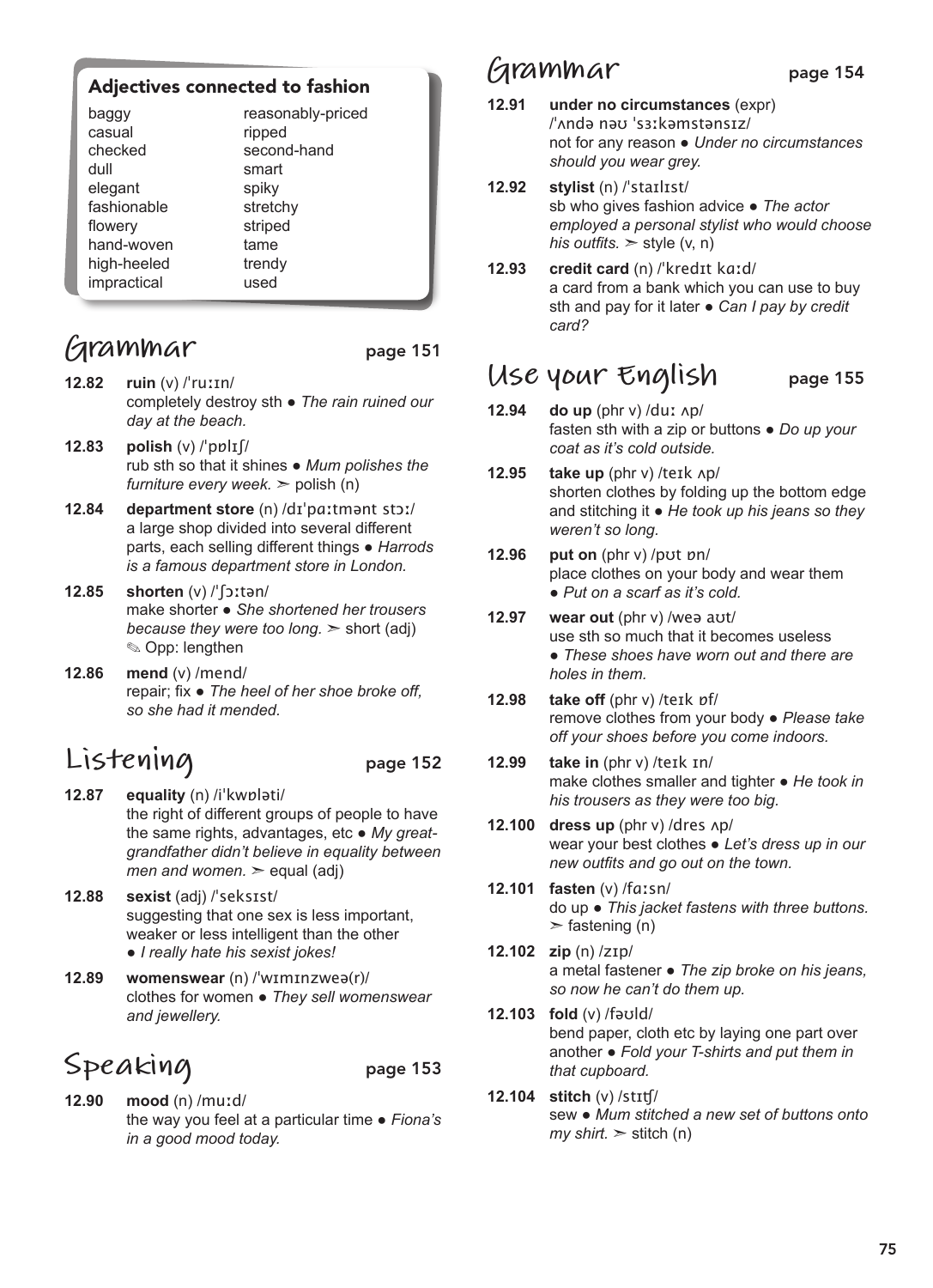- **12.105 accessorise** (v) /əkˈsesəraɪz/ add accessories such as belts, scarves, bags, jewellery, etc to clothes ● *When you accessorise with a scarf, you can make an old outfit look new.*
- **12.106 photo shoot** (n) /ˈfəʊtəʊ ʃuːt/ an occasion when a photographer takes photos of sb for a magazine, etc ● *The photo shoot took six hours and the models were exhausted.*
- **12.107 alternate** (adj) /ɔːlˈtɜːnət/ If sth happens on alternate days/weeks/etc, it happens on one day/week/etc and not the next, and continues in this pattern. ● *She goes shopping for clothes twice a month on alternate weekends.* ➣ alternate (v)
- **12.108 grab** (v) /ɡræb/ take the opportunity to do sth immediately ● *You should grab the opportunity to enter that competition!*

| <b>Phrasal verbs</b>                      |                                           |                                |
|-------------------------------------------|-------------------------------------------|--------------------------------|
| break down<br>do up<br>dress up<br>put on | roll up<br>take in<br>take off<br>take up | try on<br>turn out<br>wear out |

### **Writing: a review (2)** pages 156–157

- **12.109 inexperienced** (adj) /ɪnɪksˈpɪərɪənst/ without experience ● *The inexperienced fashion photographer asked the magazine editor for advice.* ➣ experience (n) ✎ Opp: experienced
- **12.110 go (well) together** (expr) /gəʊ (wel) təˈgeðə/ match ● *When your clothes go well together, you look nice.*
- **12.111 interval** (n) /ˈɪntəvl/ a short period of time between two parts of a play, concert, film, etc ● *The film was awful! We left before the interval.*
- **12.112 break down** (phr v) /breɪk daʊn/ stop working ● *Oh no! My car's broken down again!*
- **12.113 noticeable** (adj) /ˈnəʊtɪsəbl/ easy to notice ● *Your perm has made a noticeable difference to your looks.*   $\triangleright$  notice (v)
- **12.114 have an eye for sth** (expr) /hæv ən aɪ fə ˈsʌmθɪŋ/ be good at noticing a particular kind of thing ● *He has an eye for what looks nice in a house and consequently his home is lovely.*
- **12.115 the ins and outs of sth** (expr) /ðiː ɪnz ənd aʊts ɒv ˈsʌmθɪŋ/ all the details ● *She learned all the ins and outs of fashion when she worked as a model.*
- **12.116 appeal (to)** (v) /əˈpiːl (tuː)/ be attractive or interesting to sb ● *We need a product that will appeal to young people.*   $>$  appeal (n)
- **12.117 turn out (to be)** (phr v) /tɜːn aʊt (tʊ biː)/ prove (to be) ● *The new collection turned out to be a success.*
- **12.118 impractical** (adj) /ɪmˈpræktɪkl/ not workable ● *High-heels are impractical as you can hardly walk in them.*   $\triangleright$  impracticability (n) ✎ Opp: practical
- **12.119 by no means** (expr) /baɪ nəʊ miːns/ not at all ● *This dress is by no means the most expensive in the shop as others cost five hundred euros.*
- **12.120 up to standard** (expr) /ʌp tə ˈstændəd/ an acceptable level ● *The photos weren't up to standard, so they didn't appear in the magazine.*
- **12.121 accessory** (n) /əkˈsesəri/ sth you wear, like earrings, scarves, etc ● *You can buy numerous accessories in this shop from bags to scarves*
- **12.122 evening wear** (n) /ˈiːvnɪŋ weə/ clothes for formal evening events ● *A black gown is always a good outfit for evening wear.*
- **12.123 fashion victim** (n) /ˈfæʃn ˈvɪktɪm/ sb who wears whatever is fashionable, even if it does not suit them ● *He looks terrible in those clothes. He's a fashion victim.*
- **12.124 footwear** (n) /ˈfʊtweə/ shoes, boots, etc ● *The footwear in this shop is expensive but the boots last for ages.*
- **12.125 swimwear** (n) /ˈswɪmweə/ bikinis, swimming costumes, etc ● *The swimwear collection includes some pretty bikinis this year.*
- **12.126 dull** (adj) /dʌl/ not interesting or exciting ● *I hate this town. Life here is so dull.*
- **12.127 trendy** (adj) /ˈtrendi/ fashionable ● *Her clothes are always trendy.*  $\ge$  trend (n)

## **Video: The Art of Making Silk** page 132

**12.128 silkworm** (n) /ˈsɪlkwɜːm/ a caterpillar which makes silk thread ● *Monks brought silkworms to Greece from China and started the silk industry in Soufli.*